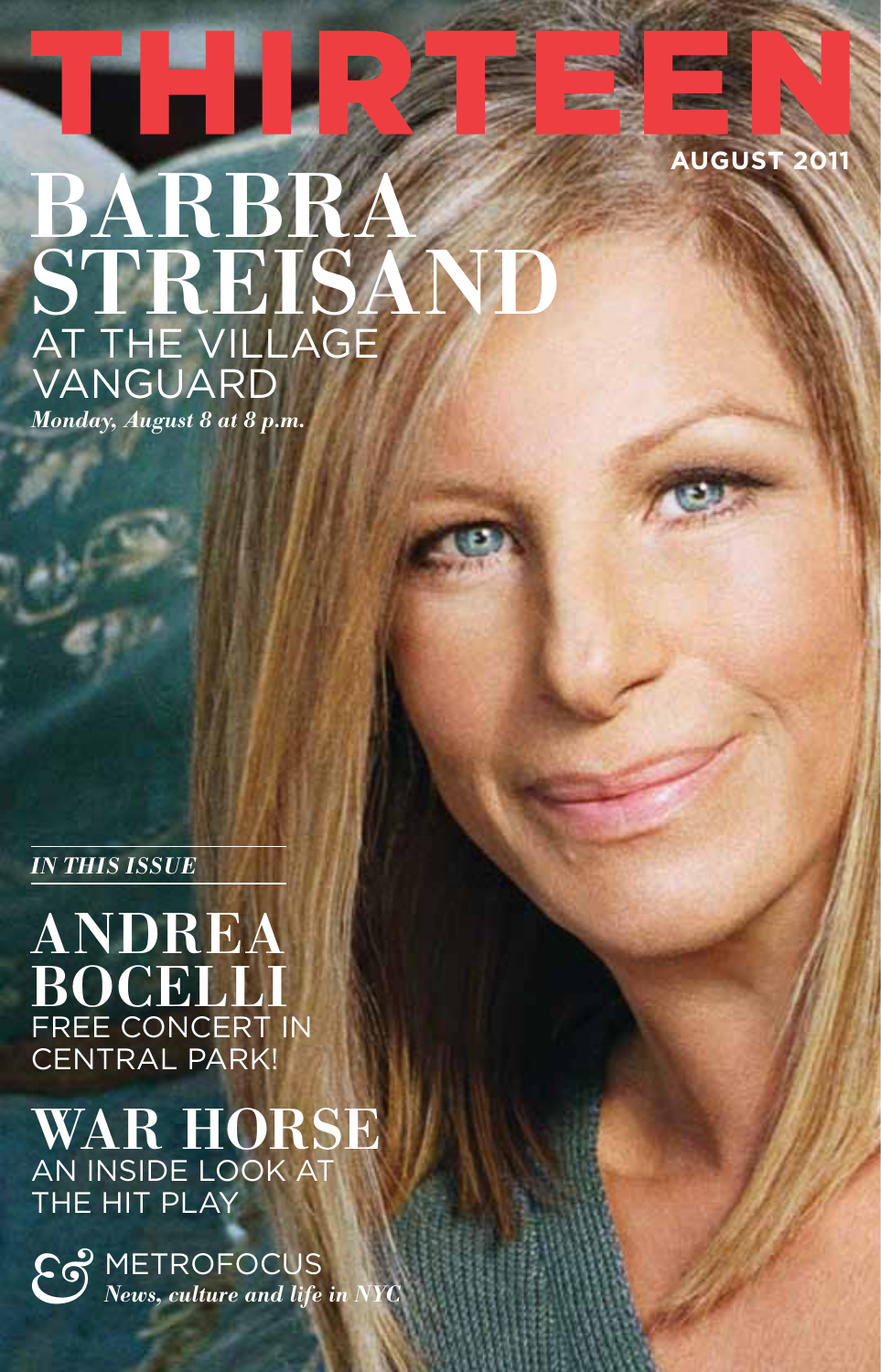# **Featured this month**



# **New York State of Mind**

**W hen Barbra Streisand** returned to the New York City jazz club the Village Vanguard for a free one-night-only concert in September 2009, it was the hottest ticket in town. The audience included such luminaries as former President Bill Clinton, Secretary of State Hillary Clinton, Sarah Jessica Parker—and 74 lucky fans who won tickets through a lottery.

THIRTEEN is pleased to give you a front-row seat to this historic performance with the broadcast premiere of *Barbra Streisand—One Night Only at the Village Vanguard* (Mon 8th, 8 p.m.). This special is just one of the ways we bring you the finest New York has to offer online, on the air, and in the city's parks, theaters, and concert halls.

We're also—quite literally!—your ticket to Andrea Bocelli's free Central Park concert on September 15. The internationally beloved tenor will perform favorites from his vast repertoire on The Great Lawn with special guest artists and the New York Philharmonic. Visit [BocelliCentralPark.com](http://www.bocellicentralpark.com/) for ticket and event details, and tune in to THIRTEEN for more information. For a more immediate Bocelli fix, you can enjoy *Andrea Bocelli: My Favorite Moments* (Fri 5th, 9:30 p.m.).

Theater lovers won't want to miss *Making War Horse* (Wed 10th, 8 p.m.), a behind-the-scenes look at the acclaimed World War I drama from Britain's National Theatre about an English boy and his beloved horse. The Lincoln Center Theater production won five Tony Awards, including Best Play. See page 5 to learn about a special ticket offer for THIRTEEN members.

We're also proud to announce the launch of *MetroFocus*, a multi-platform local media initiative covering news, culture, and life in and around New York. Look for the *MetroFocus* website, online now at [thirteen.org/metrofocus](http://www.thirteen.org/metrofocus/), to evolve in coming months into a mobile application and a broadcast on both THIRTEEN and WLIW21. Designed to examine the issues and challenges unique to life in the nation's biggest metropolis, *MetroFocus* explores our identity as New Yorkers, what draws us here, what keeps us here in spite of it all, and what we'd like to change.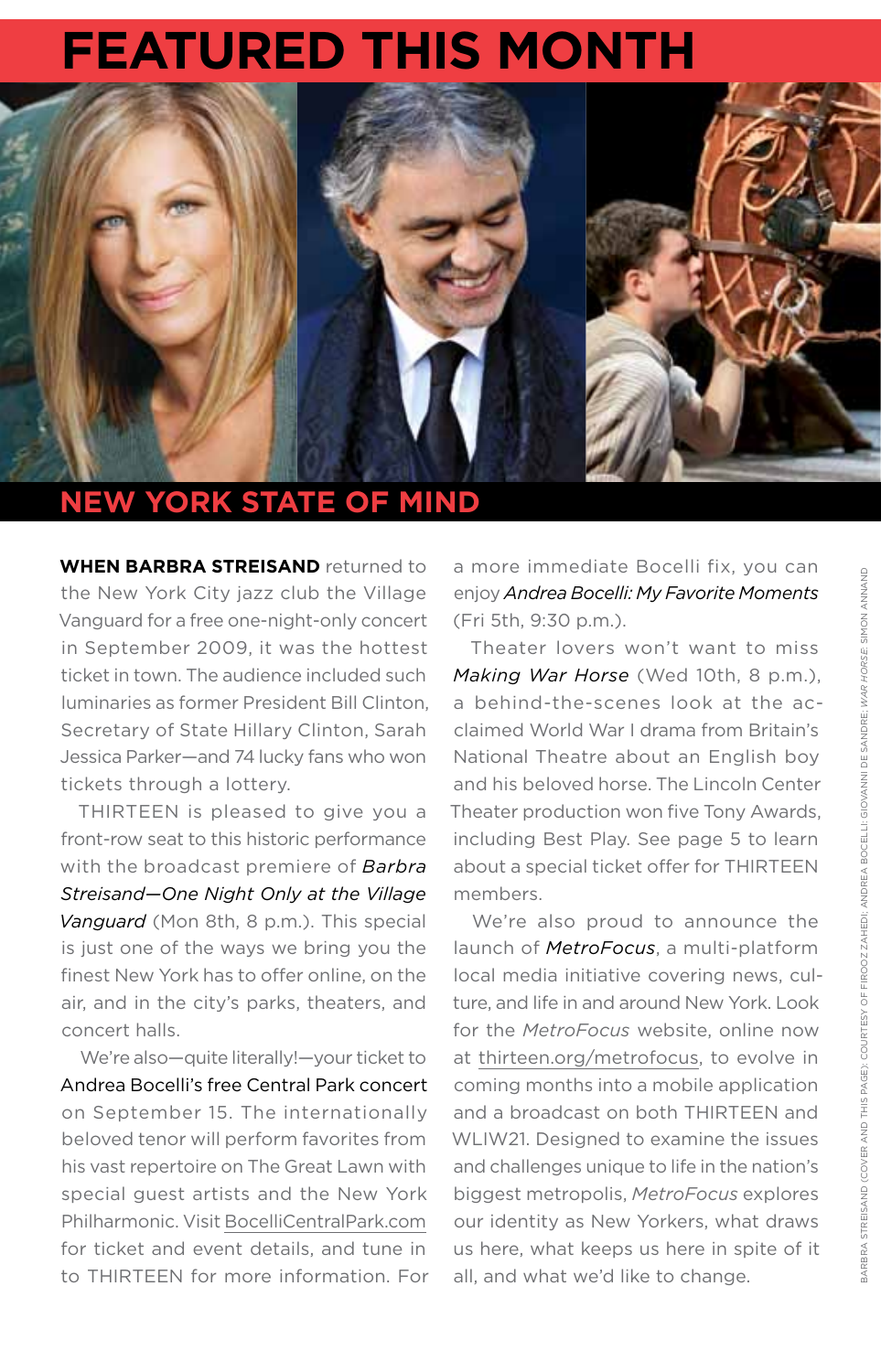# **symbol key**

| [R] Aired earlier<br>this month                        |
|--------------------------------------------------------|
| TBA To be announced                                    |
| <b>OW Visit thirteen.org</b><br>for related activities |

# **1 MONDAY**

5:30 BBC World News America 6:00 NJ Today Summer Edition 6:30 Nightly Business Report 7:00 PBS NewsHour

8:00 Antiques Roadshow Grand Rapids treasures include a letter by former U.S. President Gerald Ford. Repeats early Wed 3rd, 2:05am.

9:00 Antiques Roadshow In Spokane, Washington, appraisers evaluate a desk and chair used at the House of Representatives from 1857 to 1873. Repeats early Wed 3rd, 3:05am.

10:00 **PREMIERE** Abraham and Mary Lincoln, A House Divided: American **Experience** The battle of Gettysburg, the surrender at Appomattox and Lincoln's assassination. Repeats early Wed 3rd, 4:05am. 11:00 Charlie Rose Repeats Tue 2nd, 1:30pm.

#### **8/02 EARLY TUESDAY AM** 12:00 Tavis Smiley REPEATS TUE 2ND, 1PM. 12:30 Masterpiece Mystery!: "Zen: Ratking" 2:00 Masterpiece Mystery!: "Miss Marple, Series IV: They Do It with Mirrors"

3:30 Nature: "Black Mamba["](http://www.pbs.org/wnet/nature/ ) (Dw 4:30 NOVA: "Arctic **Dinosaurs** 

# **2 TUESDAY**

5:30 BBC World News America 6:00 NJ Today Summer Edition 6:30 Nightly Business Report 7:00 PBS NewsHour

#### 8:00 **PREMIERE** Live

pEIIO

RTS/ZSUZSANNA

from Lincoln Center: "Mostly Mozart Festival Opening Night" Gala

concert of Mozart arias and more featuring violinist Christian Tetzlaff, soprano Susanna Phillips, and music director Louis Langrée. Repeats early THU4TH, 12:30AM.



10:00 **PREMIERE** POV: "Steam of Life" A moody and comic study of Finnish men, as framed by the national obsession with the sauna. REPEATS EARLY THU 4TH, 2:30AM[.](http://www.pbs.org/pov/)  $\bigoplus_{w}$ 11:00 Charlie Rose Repeats Wed 3rd, 1:30pm.

#### **8/03 EARLY WEDNESDAY AM** 12:00 Tavis Smiley REPEATSWED 3RD, 1PM. **ID** 12:30 Reel 13 Indies: "Ben X" (2007) An autistic teenager

retreats into the world of online role-playing. (I w 2:00 Reel 13 Shorts Short films selected by THIRTEEN viewers via online voting[.](http://www.thirteen.org/sites/reel13) 2:05 Antiques Roadshow SEE MON 1ST, 8PM, FR1 3:05 Antiques Roadshow SEE MON 1ST, 9PM. [R] 4:05 Abraham and Mary Lincoln, A House Divided: **American Experience SEE** Mon 1st, 10pm. [R]

# **3 WEDNESDAY**

5:30 BBC World News America 6:00 NJ Today Summer Edition 6:30 Nightly Business Report 7:00 PBS NewsHour

8:00 Great Performances: "Jackie Evancho: Dream With Me In Concert" The ten-year-old soprano with the extraordinary voice sings "Pie Jesu," "O Mio Babbino Caro," and more. Co-hosted by David Foster. Repeats early Fri 5th, 2:30am and SAT 6TH, 6PM[.](http://www.pbs.org/wnet/gperf/ )  $\bigoplus_{w}$ 



9:30 **PREMIERE** Frank Sinatra: Concert for the Americas The music legend performs "New York, New York" and other favorites in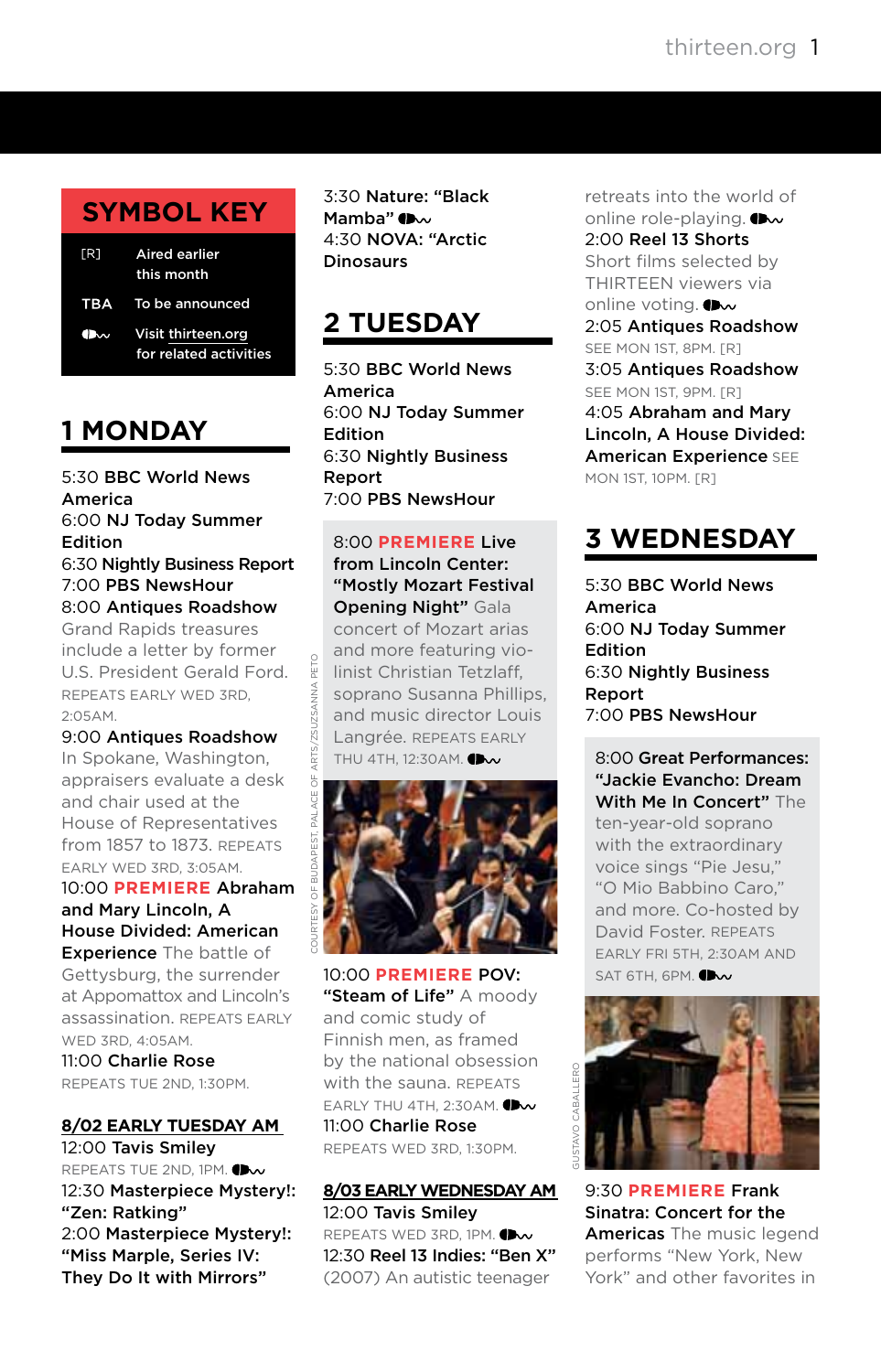this spectacular 1982 concert recorded at the Altos De Chavon Amphitheatre in La Romana, the Dominican Republic. Repeats Thu 4th, 1pm; early Fri 5th, 1am; and early Sun 7th, 1am. 11:00 Charlie Rose

#### **8/04 EARLY THURSDAY AM**

12:00Tavis Smiley (Dw 12:30 Live from Lincoln Center SEE TUE 2ND, 8PM. [R] **Ch.,** 2:30 POV SEE TUE 2ND, 10PM.  $IR$  $1$  (i) $\sim$ 3:30 Killer Stress: A National Geographic Special 4:30 NOVA: "Rat Attack"

# **4 THURSDAY**

5:30 BBC World News America 6:00 NJ Today Summer Edition 6:30 Nightly Business Report 7:00 PBS NewsHour

8:00 Masterpiece Mystery!: "Sherlock: A Study In Pink" Holmes

investigates when a woman dressed all in pink is found dead in an abandoned building. Repeats early Sat 6th, 1:30am and Sun 7th, 12:30pm.



#### 9:30 Masterpiece Mystery!: "Sherlock: The Blind Banker"

A banker is found dead inside his locked apartment and the clues lead to an underground crime gang. Repeats early Sat 6th, 3am and Sun 7th, 2pm.

11:30 Charlie Rose

**8/05 EARLY FRIDAY AM** 12:30Tavis Smiley (Dw 1:00 Frank Sinatra: Concert for the Americas SEE WED 3RD, 9:30PM, REPEATS early Sun 7th, 1am. [R] 2:30 Great Performances See Wed 3rd, 8pm. Repeats SAT6TH, 6PM.  $[R]$   $\mathbb{D}\mathbf{w}$ 4:00 Stop Back Pain with Vijay Vad, M.D. REPEATS SAT 6TH, 12PM.

# **5 FRIDAY**

5:30 BBC World News America 6:00 NJ Today Summer Edition 6:30 Nightly Business Report 7:00 PBS NewsHour 8:00 Washington Week 8:30 **PREMIERE** Need to Know With Alison Stewart and Jon Meacham[.](http://www.pbs.org/wnet/need-to-know/ )  $\bullet\!\!\!\!\!\bullet\!\!\!\!\bullet\!\!\!\!\bullet\!\!\!\!\bullet\!\!\!\!\bullet\!\!\!\!\bullet\!\!\!\!\bullet\!\!\!\!\bullet\!\!\!\!\bullet\!\!\!\!\bullet\!\!\!\!\bullet\!\!\!\!\bullet\!\!\!\!\bullet\!\!\!\!\bullet\!\!\!\!\bullet\!\!\!\!\bullet\!\!\!\!\bullet\!\!\!\!\bullet\!\!\!\!\bullet\!\!\!\!\bullet\!\!\!\!\bullet\!\!\!\!\bullet\!\!\!\!\bullet\!\!\!\!\bullet\!\!\!\!\bullet\!\!\!\!\bullet\!\!\!\!\bullet\!\!\!\!\bullet\!\!\!\!\bullet\!\!\!\!\bullet\!\!\!\!\bullet\!\!\!\!\bullet\!\!\!\!\bullet\!\!\$ 9:30 **PREMIERE** Andrea Bocelli: My Favorite Moments Memorable moments from *Great Performances* specials featuring celebrated Italian tenor Andrea Bocelli. Repeats Sat 6th, 7:30pm; Sun 7th, 4pm and 11:30pm; Tue 9th, 2:30PM:AND THU 11TH, 1PM. **(Dv** 10:00 Big Band Years Nick Clooney and Peter Marshall host a nostalgic look at hitmakers and songs of the 1930s and 40s. Repeats early Fri 12th, 3:30am.

#### **8/06 EARLY SATURDAY AM**

12:00 Charlie Rose 1:00 Tavis Smile[y](http://www.pbs.org/wnet/tavissmiley/ ) (Dw 1:30 Masterpiece Mystery! See Thu 4th, 8pm. Repeats Sun 7th, 12:30pm. [R]

3:00 Masterpiece Mystery! See Thu 4th, 9:30pm. Repeats Sun 7th, 2pm. [R]

5:00 **PREMIERE** Grand Canvon Serenade REPEATS early Tue 9th, 4:30am and early Sat 13th, 4am.

# **6 SATURDAY**

6:00 Great Performances See early Fri 5th, 2:30am.  $\mathbb{R}$ [\]](http://www.pbs.org/wnet/gperf/ ) (Dw

7:30 Andrea Bocelli: My **Favorite Moments SEE FRI** 5th, 9:30pm. Repeats Sun 7th, 4pm and Tue 9th, 2:30pm and THU 11TH, 1PM.  $[{\mathbb R}]$   $\bullet\!\!\!\!\!\bullet\!\!\!\!\bullet\!\!\!\!\bullet$ 

8:00 **PREMIERE** Malt Shop Memories: The

Concert This special brings together 12 of the greatest living music legends from the late '50s and early '60s. Hosted by Frankie Avalon, Bobby Rydell and Fabian, who also perform. Repeats Sun 7th, 10am; early Tue 9th, 2:30am; and WED 10TH, 1PM.

10:00 Jeff Beck Honors Les Paul The English rock guitarist performs live at the Iridium Theatre in New York. This special tribute to the father of the electric guitar Les Paul includes guests Brian Setzer, Gary U.S. Bonds, and more. Repeats early Mon 8th, 1:30am.

11:30 Albert King with Stevie Ray Vaughan In Session The blues guitar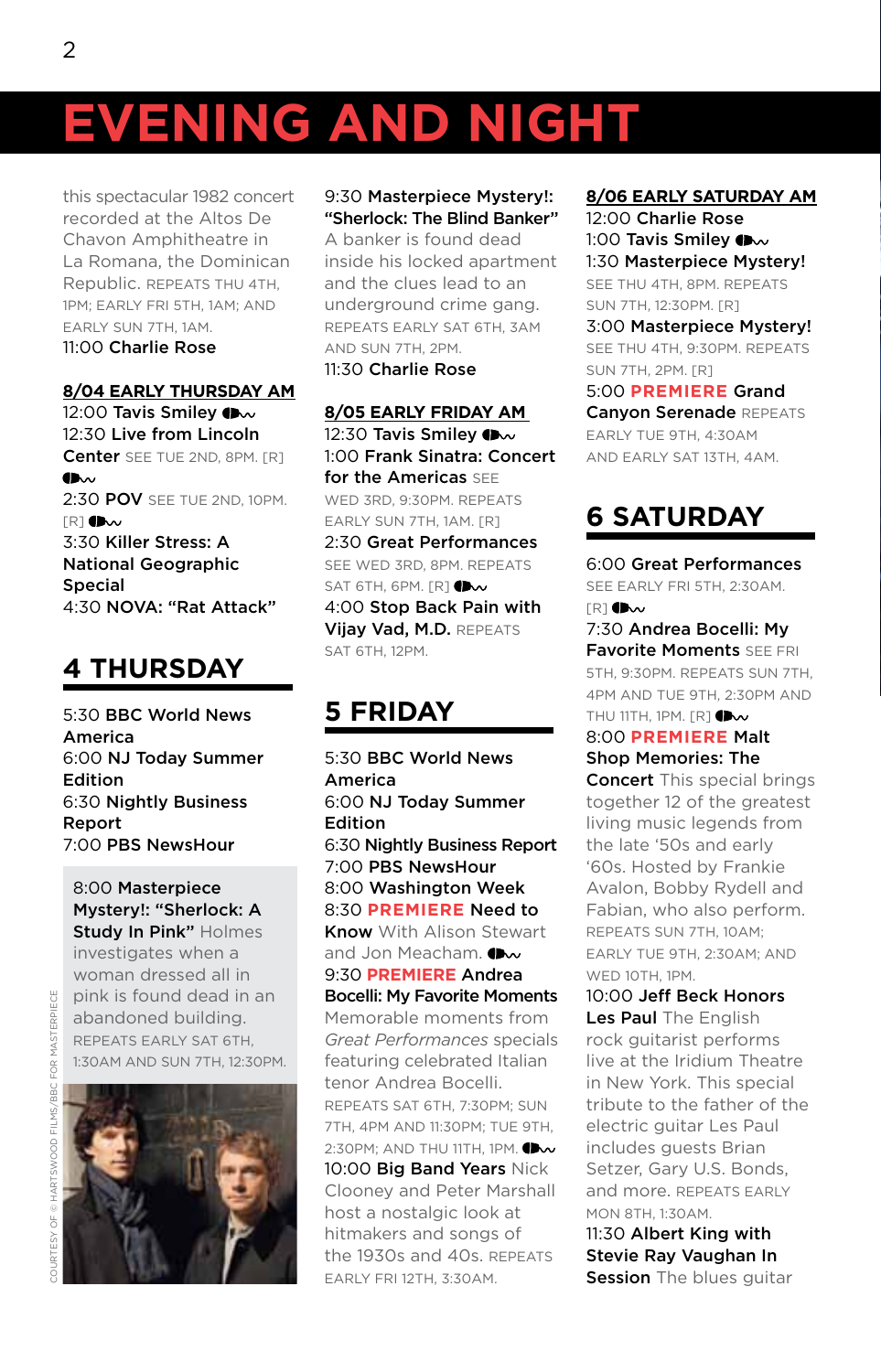# CENTRAL PARK NYC. SEPTEMBER 15.2011

*Beloved tenor Andrea Bocelli gifts New York with a free concert. Bocelli will be accompanied by theNew YorkPhilharmonic, conducted by music director Alan Gilbert. This once-in-a-lifetime musical event will be recorded by THIRTEEN's Great Performances for PBS in late Fall 2011.*

> **TICKETS ARE REQUIRED FOR ENTRY** *For updates and ticket info log on to* **BOCELLICENTRALPARK.COM**

legends jam for the Canadian television program *In Session* in 1983.

Barill

#### **8/07 EARLY SUNDAY AM**

1:00 Frank Sinatra: Concert for the Americas SEE WED 3RD, 9:30PM, [R] 2:30 3 Steps to Incredible Health! With Joel Fuhrman,

M.D. Repeats Sun 7th, 6pm; Tue 9th, 1pm; and early WED 10TH, 2AM, [R]

4:00 New Play Piano in a Flash: 3 Steps to Piano Success REPEATS SUN 7TH. 8am; Mon 8th, 1pm; and early SAT 13TH, 2AM. [R]

**7 SUNDAY** 

6:00 3 Steps to Incredible Health! With Joel Fuhrman, M.D. Repeats Tue 9th, 1pm and early Wed 10th, 2am. [R]

#### 8:00 **PREMIERE** The Ed Sullivan Comedy Special

**WNET** 

Classic moments from *The Ed Sullivan Show*, featuring Bob Hope, George Carlin, Joan Rivers, and many more. Repeats early Tue 9th, 12:30am and early Wed 10th, 3:30am and Thu 11th, 9:30pm and Fri 12th, 1pm.



10:00 Motown Memories Archival hits and rare interviews with five Motown legends: the Temptations, the Four Tops, Smokey Robinson and the Miracles,

Diana Ross and the Supremes, and Marvin Gaye. Hosted by Mary Wilson, one of the original Supremes. Repeats Wed 10th, 1pm. [R]

11:30 Andrea Bocelli: My Favorite Moments See Fri 5th, 9:30pm. Repeats Tue 9th, 2:30pm and Thu 11th,  $1PM. [R]$ <sup> $M$ </sup>

**8/08 EARLY MONDAY AM** 12:00 **PREMIERE** Justin Hines: Days to Recall 1:30 Jeff Beck Honors Les Paul SEE SAT 6TH, 10PM, [R] 3:00 **PREMIERE** Michael Londra: Beyond Celtic [R] 4:30 Easy Yoga for Arthritis with Peggy Cappy

# **8 MONDAY**

5:30 BBC World News America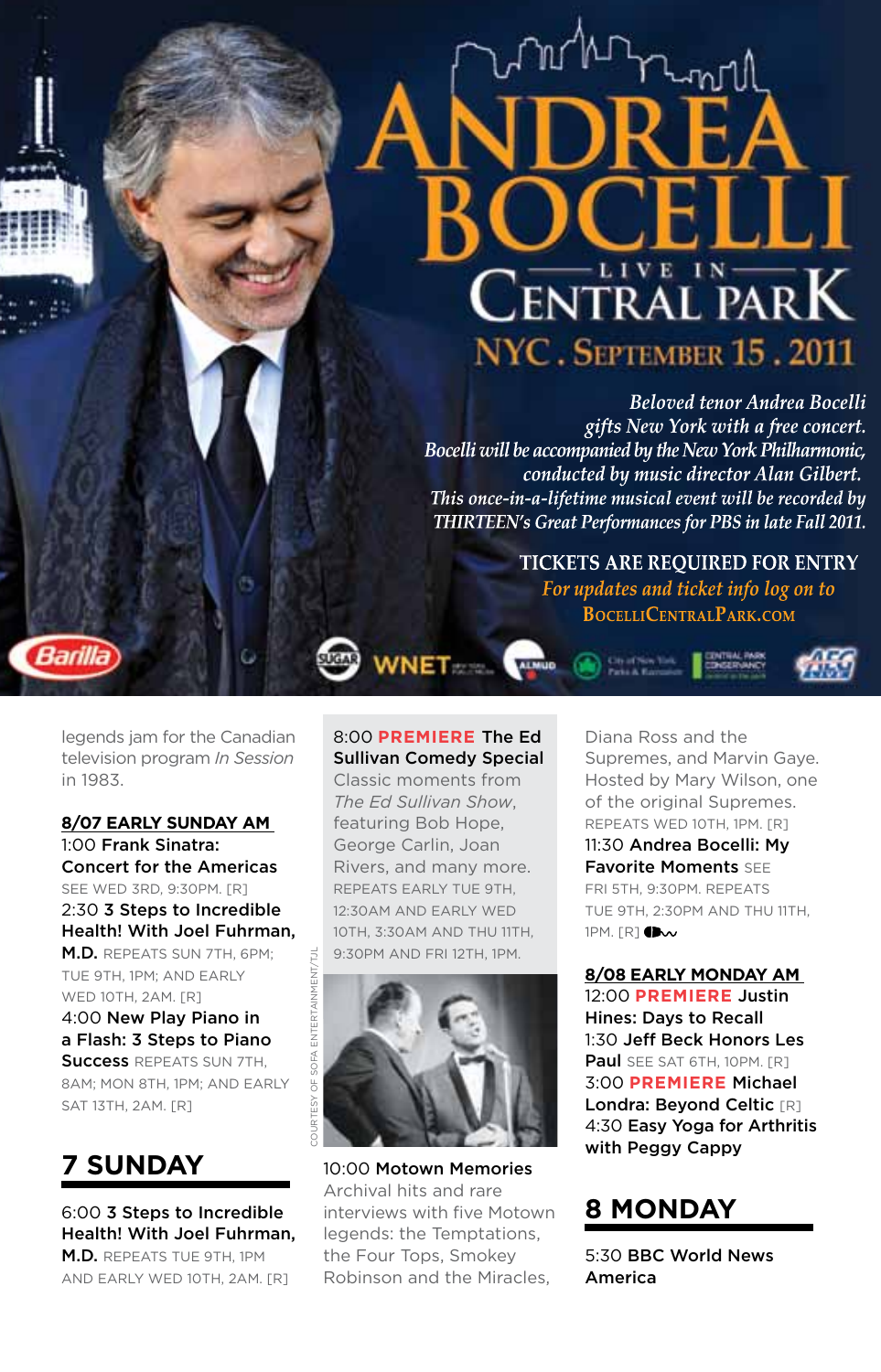6:00 NJ Today Summer Edition 6:30 Nightly Business Report 7:00 PBS NewsHour

#### 8:00 **PREMIERE** Barbra Streisand—One Night Only at the Village Vanguard Barbra

Streisand's historic onenight-only performance at the intimate New York City jazz club the Village Vanguard comes to THIRTEEN. Highlights from the 2009 concert include "The Way We Were" and "Evergreen." Repeats early Wed 10th, 12:30am and Thu 11th, 1:30pm.



9:30 **PREMIERE** Greatest Duets: It Takes Two Kenny Loggins hosts a celebration of popular duets, such as Stevie Wonder with Paul McCartney. REPEATS EARLY Fri 12th, 1am. 11:00 Charlie Rose

#### **8/09 EARLY TUESDAY AM** 12:00Tavis Smiley (Dw 12:30 The Ed Sullivan Comedy Special SEE

Sun 7th, 8pm. Repeats early Wed 10th, 3:30am; Thu 11th, 9:30pm; and Fri 12th, 1pm. [R] 2:30 Malt Shop Memories: The Concert SEE SAT 6TH. 8pm. Repeats Wed 10th, 1pm. [R]

4:30 Grand Canyon Serenade SEE EARLY SAT 6TH.

5am. Repeats early Sat 13th, 4am. [R]

# **9 TUESDAY**

5:30 BBC World News America 6:00 NJ Today Summer Edition 6:30 Nightly Business Report 7:00 PBS NewsHour

#### 8:00 **PREMIERE**

Legends of Folk: The Village Scene Celebrates the songs and performers of the 1960s folk movement in Greenwich Village. Features rare performances by Bob Dylan, Simon & Garfunkel, Peter, Paul & Mary, Joan Baez, The Mamas and the Papas, Neil Diamond, and others. Repeats early Thu 11th, 2am and Fri 12th, 9:30pm.



9:30 **PREMIERE** Nikolai Baskov: Romantic Journey The Russian tenor performs classic pieces from "Tosca," "La Bohème," "Werther," and other favorites. Repeats early Thu 11th, 12:30am. 11:00 Charlie Rose

#### **8/10 EARLY WEDNESDAY AM**

12:00Tavis Smiley  $\bigoplus$ 12:30 Barbra Streisand— One Night Only at the

Village Vanguard See Mon 8th, 8pm. Repeats Thu 11th, 1:30pm. [R]

2:00 3 Steps to Incredible Health! With Joel Fuhrman, M.D. SEE EARLY SUN 7TH. 2:30am. [R] 3:30 The Ed Sullivan **Comedy Special SEE TUE 9TH,** 12:30am. Repeats Thu 11th,

9:30pm and Fri 12th, 1pm. [R]

# **10 WEDNESDAY**

5:30 BBC World News America 6:00 NJ Today Summer Edition 6:30 Nightly Business Report 7:00 PBS NewsHour 8:00 **PREMIERE** Making

War Horse A behind-thescenes look at the making of the hit play *War Horse*, a poignant WWI drama from Britain's National Theatre featuring innovative, lifesized horse puppets. The Lincoln Center Theater production won five 2011 Tony Awards, including Best Play. Repeats early Fri 12th, 2:30am.

9:00 Big Band Years SEE SAT 6TH, 4PM, [R] 11:00 Charlie Rose

**8/11 EARLY THURSDAY AM**

12:00 Tavis Smiley 12:30 Nikolai Baskov: Romantic Journey SEE Tue 9th, 9:30pm. [R] 2:00 Legends of Folk: The Village Scene SEE TUE 9TH, 8pm. Repeats Fri 12th, 9:30pm. [R] 3:30 Road to Perfect

Health With Brenda Watson SEE SUN 7TH, 6AM. [R]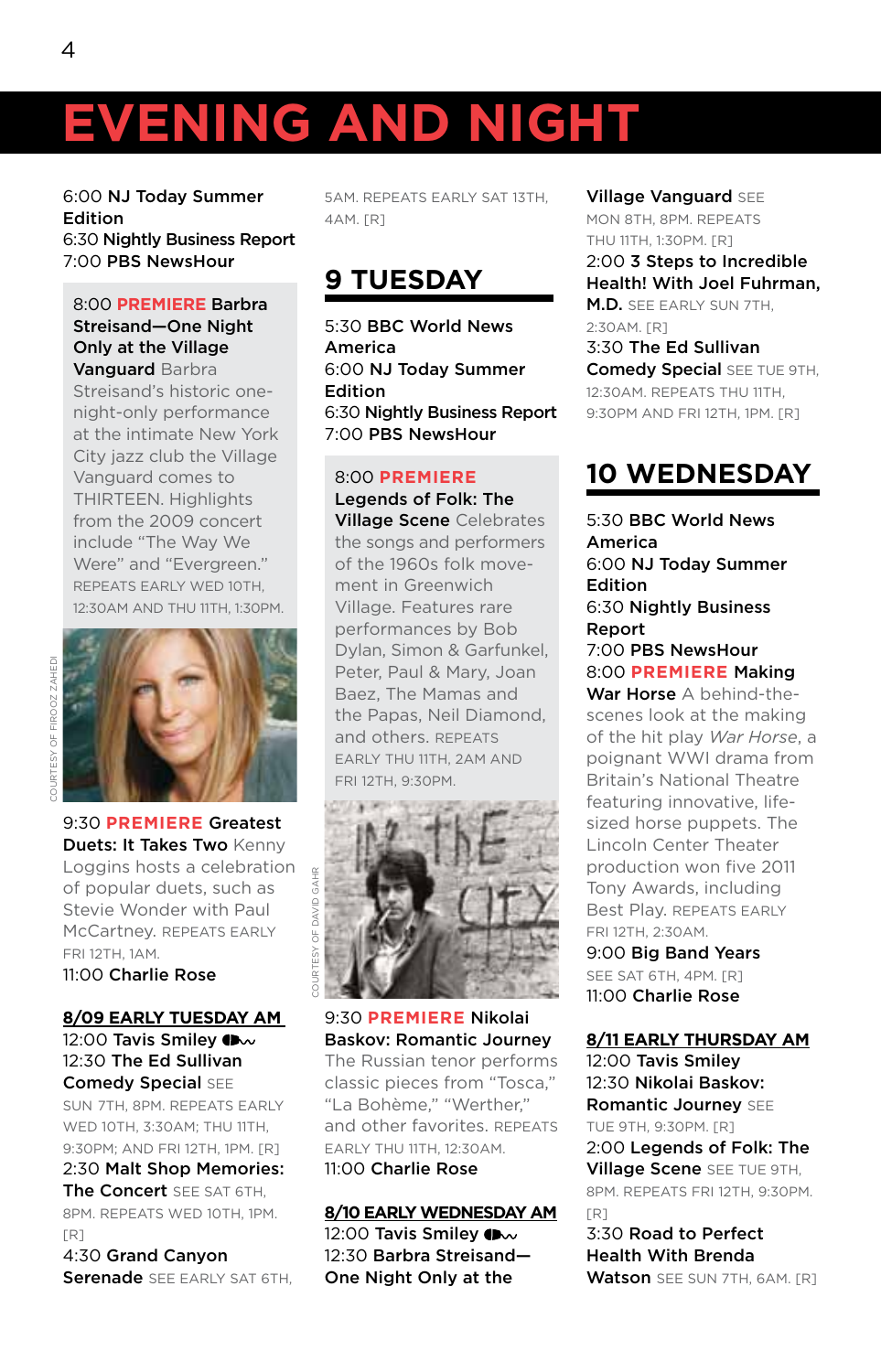# **11 THURSDAY**

5:30 BBC World News America 6:00 NJ Today Summer Edition 6:30 Nightly Business Report 7:00 PBS NewsHour

#### 8:00 **PREMIERE** Michael Feinstein: The Sinatra

Legacy The singer and pianist celebrates the music of the era when Frank Sinatra reigned supreme. REPEATS EARLY Sat 13th, 12:30am.



Courtesy of Zach Dobson

9:30 The Ed Sullivan Comedy Special See Sun 7th, 8pm. Repeats Fri 12th, 1pm. [R] 11:30 Charlie Rose

#### **8/12 EARLY FRIDAY AM**

12:30 Tavis Smile[y](http://www.pbs.org/wnet/tavissmiley/ ) (Dw 1:00 Greatest Duets: It Takes Two SEE MON 8TH. 9:30pm. [R] 2:30 Making War Horse SEE WED 10TH, 8PM, [R] 3:30 Big Band Years SEE FRI 5TH, 10PM, [R]

# **12 FRIDAY**

5:30 BBC World News America 6:00 NJ Today Summer Edition 6:30 Nightly Business Report

#### 7:00 PBS NewsHour 8:00 Washington Week 8:30 **PREMIERE** Need to Know With Alison Stewart

andJon Meacham. Ow 9:30 Legends of Folk: The Village Scene See Tue 9th, 9PM. [R] 11:00 Charlie Rose

Repeats Mon 15th, 1:30pm.

#### **8/13 EARLY SATURDAY AM**

12:00 Tavis Smiley Repeats Mon 15th, 1pm. 12:30 Michael Feinstein: The Sinatra Legacy SEE THU 11TH, 8PM. [R] 2:00 New Play Piano in a Flash: 3 Steps to Piano Success SEE MON 8TH, 1PM, FR1 4:00 Grand Canyon Serenade SEE EARLY SAT 6TH, 5am. [R] 5:00 Joel Harper's Firming After 50

# **13 SATURDAY**

6:00 Ed Slott's Retirement Rescue! Financial advice from America's IRA expert. Repeats Sun 14th, 9am. 7:30 Member Favorites

**8/14 EARLY SUNDAY AM** 12:00 Member Favorites

# **14 SUNDAY**

#### 5:30 From Gershwin to Garland: A Musical Journey With Richard Glazier

Songs from *The Great American Songbook* with pianist Richard Glazier. [R] 7:00 Other Islands of New York The history and natural beauty of City Island, Roosevelt Island,

## Special Member **Offer**



**The World War I drama** *War Horse,* now playing at Lincoln Center Theater, is one of the hottest tickets in town. The *New York Daily News* calls it "spellbinding," while *AM New York* declares it "tug-atyour-heartstrings storytelling at its most spectacular and transcendent."

You can enjoy this Tony Award-winning audience favorite on Friday, February 3 from **seats reserved exclusively for THIRTEEN members**.

It's our thank you for supporting public television.

For more information about this special offer, please visit [thirteen.org/](http://www.thirteen.org/warhorse) [warhorse](http://www.thirteen.org/warhorse).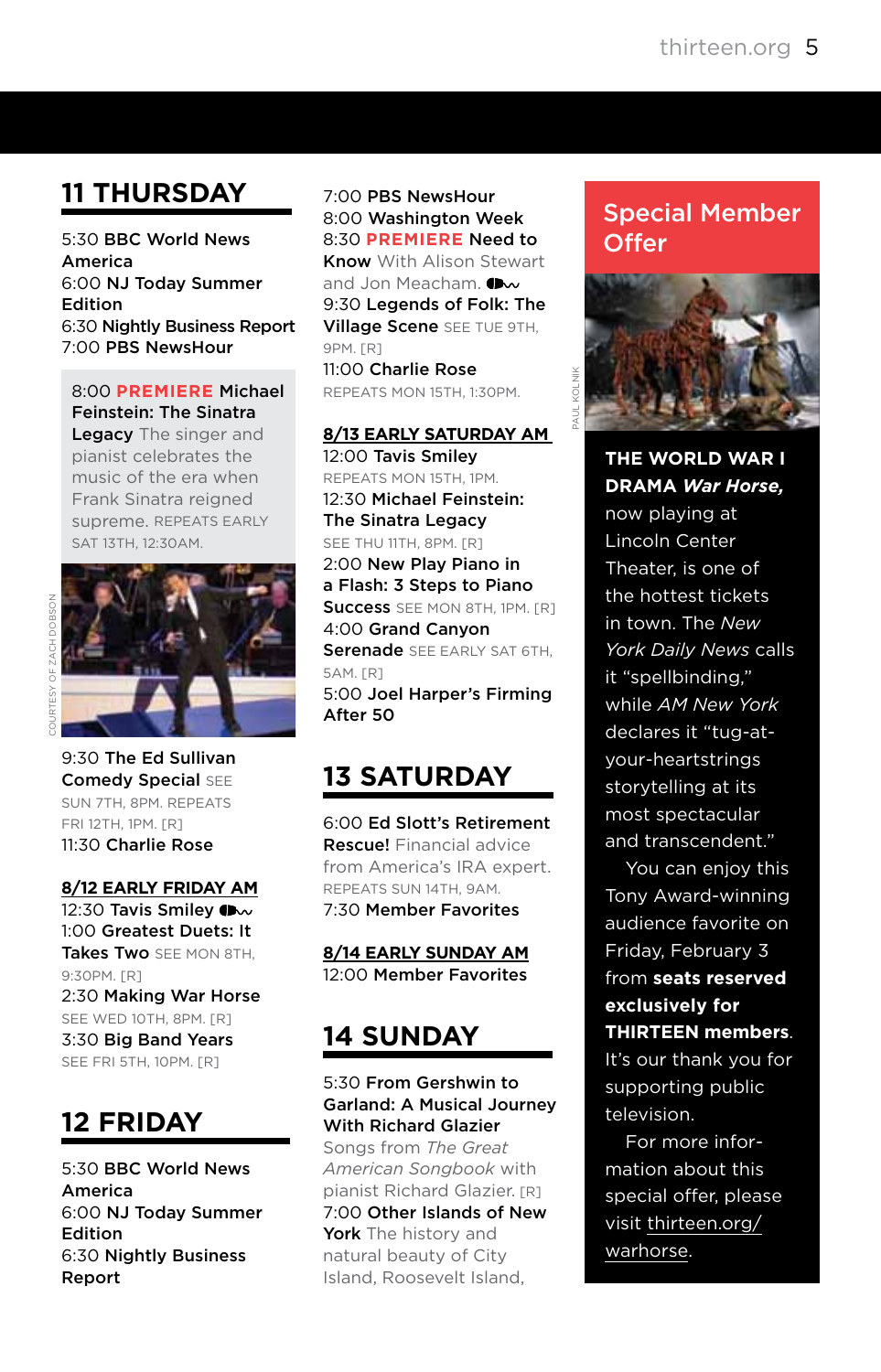Governor's Island, and other lesser-known New York City islands. 8:30 Member Favorites

**8/15 EARLY MONDAY AM** 12:00 Member Favorites

# **15 MONDAY**

5:30 BBC World News America 6:00 NJ Today Summer Edition 6:30 Nightly Business Report 7:00 PBS NewsHour 8:00 Antiques Roadshow

In Grand Rapids, Michigan, experts appraise prop spears used in *The Wizard of Oz*. Repeats early Wed 17th, 1:30am.

9:00 Antiques Roadshow Experts visit Louisville, Kentucky to evaluate boxing gloves signed by Muhammad Ali. Repeats early Wed 17th, 2:30am.

10:00 A Flea Market Documentary A look at the unusual people and the enticing things found where capitalism mixes with craziness. REPEATS early Wed 17th, 3:30am.



11:00 Charlie Rose Repeats Tue 16th, 1:30pm.

**8/16 EARLY TUESDAY AM** 12:00 Tavis Smiley REPEATS TUE 16TH, 1PM. 12:30 One-on-One With Steve Adubato 1:00 Masterpiece Contemporary: "Place of Execution" (PARTS 1-2 OF 2) 3:30 Nature: "Fellowship of the Whales REPEATS WED 17TH, 8PM; EARLY FRI 19TH, 1AM: AND SAT 20TH, 5PM[.](http://www.pbs.org/wnet/nature/ ) **DW** 4:30 Globe Trekker: "Barcelona City Guide"

# **16 TUESDAY**

5:30 BBC World News America 6:00 NJ Today Summer Edition 6:30 Nightly Business Report 7:00 PBS NewsHour 8:00 History Detectives Mysterious airplane engine parts shed light on a heroic story from a forbidden Hawaiian island. Repeats early Thu 18th, 1am. 9:00 Frontline The award-winning public

affairs series. 10:00 POV: "The Oath"

Filmed in Yemen and Cuba, this documentary tells the story of Osama bin Laden's bodyguard and a Guantanamo Bay prisoner facing war crimes charges. Repeats early Thu 18th, 3am.  $\n *② ⑨*$ 

11:30 Charlie Rose Repeats Wed 17th, 1:30pm.

**8/17 EARLY WEDNESDAY AM** 12:30 Tavis Smiley REPEATS WED 17TH, 1PM[.](http://www.pbs.org/wnet/tavissmiley/ )  $\bigoplus_{\mathbf{v}}$ 

1:00 One-on-One With Steve Adubato 1:30 Antiques Roadshow SEE MON 15TH, 8PM. [R] 2:30 Antiques Roadshow SEE MON 15TH, 9PM, [R] 3:30 A Flea Market Documentary SEE MON 15TH. 10pm. [R] 4:30 Globe Trekker: "Arab Gulf States"

# **17 WEDNESDAY**

5:30 BBC World News America 6:00 NJ Today Summer Edition 6:30 Nightly Business Report 7:00 PBS NewsHour 8:00 Nature: "Fellowship of the Whales" Life lessons for a young humpback whale[.](http://www.pbs.org/wnet/nature/ )  $\bigoplus$ 9:00 NOVA: "Secrets Beneath The Ice" Scientists use a state-of-the-art drilling probe to investigate ice shelf melting in Antarctica. Repeats early Fri 19th, 2am

and Sun 21st, 7pm. 10:00 Masters of the Arctic **Ice** Two teams of researchers race to find answers about global warming in the Arctic. Repeats early Fri 19th, 3am. 11:00 Charlie Rose

Repeats Thu 18th, 1:30pm.

#### **8/18 EARLY THURSDAY AM**

12:00 Tavis Smiley REPEATSTHU 18TH, 1PM.  $\bigoplus_{w}$ 12:30 One-on-One With Steve Adubato 1:00 History Detectives See Tue 16th, 8pm. [R] 2:00 Frontline **3:00 POV** SEE TUE 16TH, 10PM.  $[R]$  (bw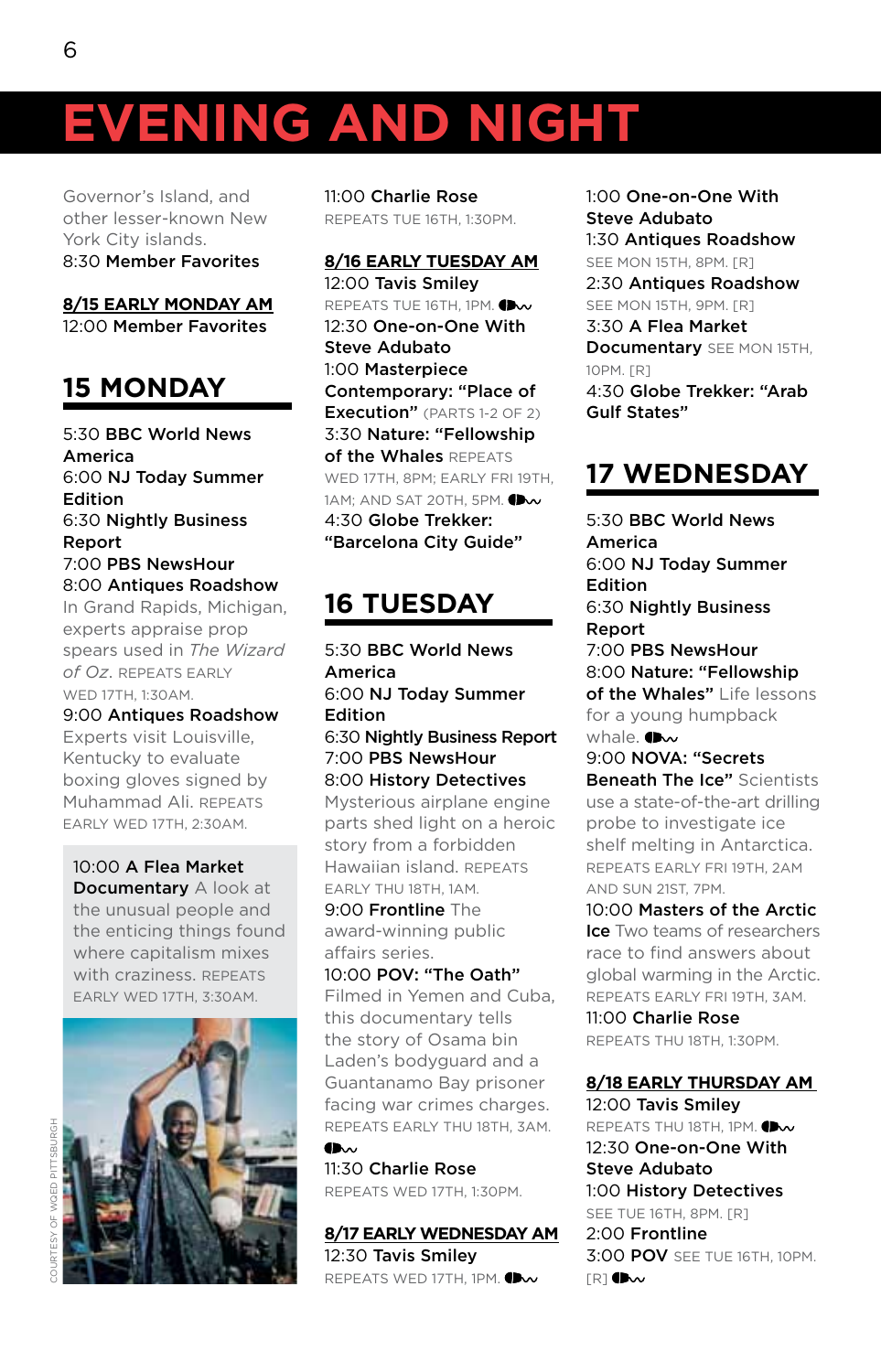4:30 Globe Trekker: "Antarctica"

# **18 THURSDAY**

5:30 BBC World News America 6:00 NJ Today Summer Edition 6:30 Nightly Business Report 7:00 PBS NewsHour

8:00 **PREMIERE** Great Performances at the Met: "Capriccio" Renée Fleming stars in Richard Strauss' meditation on art and life, conducted by Andrew Davis. Repeats Sun 21st, 12:30pm.  $\n *① ⑨*$ 



10:30 Vine Talk: "Navigating Napa Valley Cabernets" Host Stanley Tucci, celebrity

guests, and studio audience members taste and vote for their favorite wines at The Tisch WNET Studios at Lincoln Center, with guidance from *Food & Wine* Executive Wine Editor Ray Isle. This week's guest: John Lithgow. REPEATSSUN 21ST, 3:30PM. 11:00 Charlie Rose Repeats Fri 19th, 1:30pm.

**8/19 EARLY FRIDAY AM** 12:00 Tavis Smiley REPEATS FRI 19TH, 1PM.

#### 12:30 One-on-One With Steve Adubato

1:00 Nature SEE EARLY Tue 16th, 3:30am. Repeats SAT 20TH, 5PM.  $[R]$   $\bigoplus$ 2:00 NOVA See Wed 17th, 9pm. Repeats Sun 21st, 7pm. [R] 3:00 Masters of the Arctic Ice SEE WED 17TH, 10PM, [R] 4:00 Independent Lens: "Mine/Home" REPEATS early Mon 22nd, 2am.

# **19 FRIDAY**

5:30 BBC World News America 6:00 NJ Today Summer Edition 6:30 Nightly Business Report 7:00 PBS NewsHour 8:00 Washington Week Repeats Sat 20th, 9am. 8:30 **PREMIERE** Need to Know With Alison Stewart and Jon Meacham. Repeats **SUN 21ST, 6PM. DW** 

#### 9:30 **PREMIERE** Great Performances: "Vienna Philharmonic Summer Night Concert 2011"

Valery Gergiev conducts an open-air concert in the magnificent gardens of Austria's Imperial Schönbrunn Palace. Selections include Franz Liszt's "Les Préludes."



11:00 Charlie Rose Repeats Mon 22nd, 1:30pm.

#### **8/20 EARLY SATURDAY AM** 12:00 Tavis Smiley

REPEATS MON 22ND, 1PM. 12:30 One-on-One With Steve Adubato 1:00 Theater Talk 1:30 Ebert Presents at the Movies REPEATS EARLY Sun 21st, 5:30am. 2:00 Masterpiece Classic:

"Sharpe's Challenge" Repeats early Mon 22nd, 3:30am. 4:00 Masterpiece Classic:

"Sharpe's Peril" REPEATS early Tue 23rd, 2:30am.

# **20 SATURDAY**

6:00 Mike Colameco's Real Food 6:30 Lidia's Italy 7:00 This Old House 8:00 Keeping Up Appearances Richard dreads early retirement.

8:30 As Time Goes By Tensions mount as plans develop for the mini-series based on Jean and Lionel's love story.

9:00 **PREMIERE** Reel 13 Classics: "The Dirty Dozen" (1967) A U.S. Army major selects 12 hard-core criminals for a daring raid on an impregnable Nazi chateau. With Charles Bronson and John Cassavetes. Repeats EARLY SUN 21ST, 1:15AM. 11:35 **PREMIERE** Reel 13 Indies: "Stolen Summer" (2002) A young Catholic boy bonds with a terminally ill Jewish boy, with goals of conversion.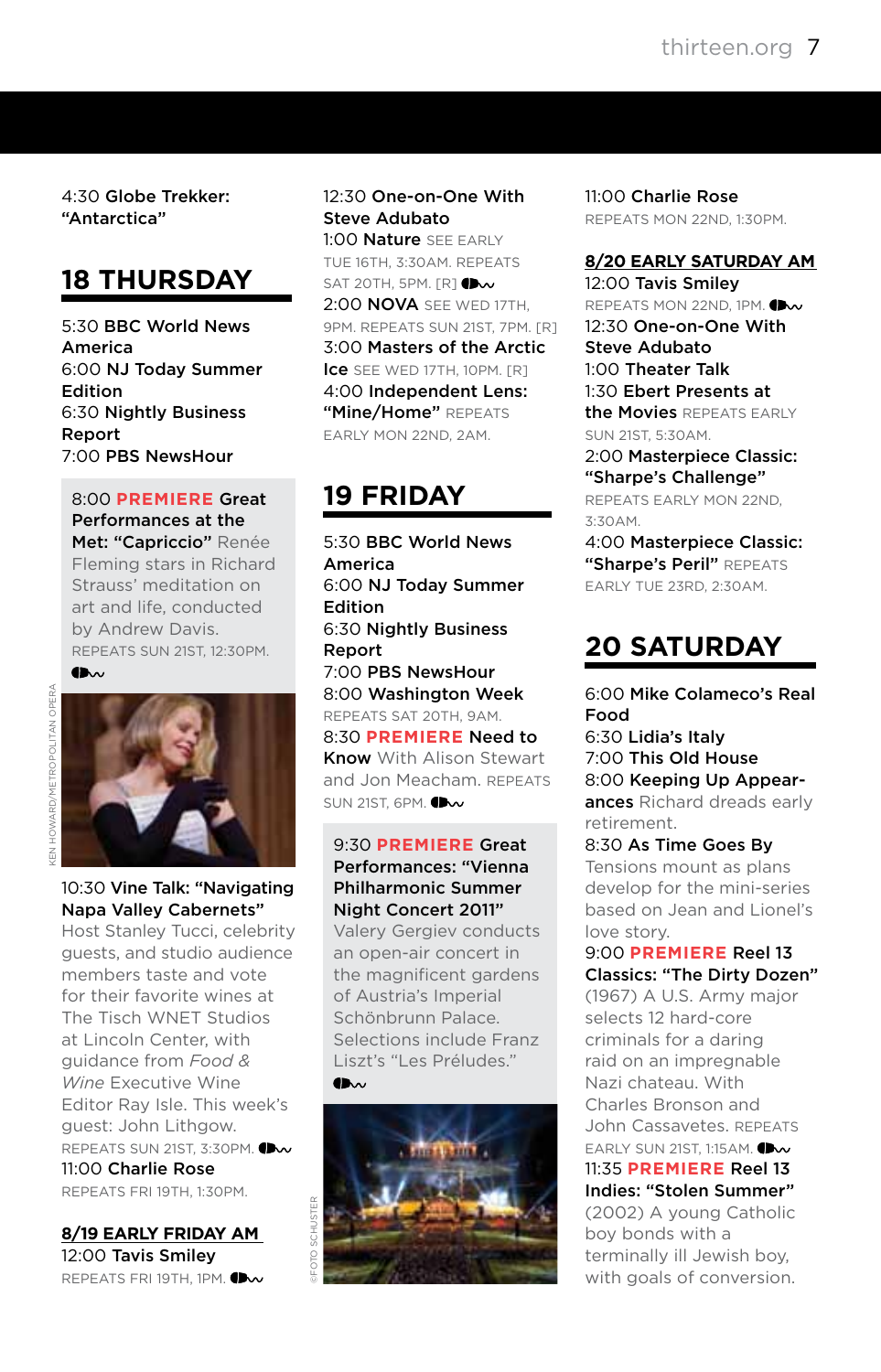With Aidan Quinn and Bonnie Hunt. Repeats early Sun 21st, 3:50am and EARLY WED 24TH, 1AM[.](http://www.thirteen.org/sites/reel13)  $\bigoplus_{w}$ 

#### **8/21 EARLY SUNDAY AM**

1:10 **PREMIERE** Reel 13 Shorts Short films selected by THIRTEEN viewers via online voting. Repeats early Sun 21st, 5:25am and EARLY WED 24TH, 2:30AM. 1:15 Reel 13 Classics SEE SAT 20TH, 9PM. [R[\]](http://www.thirteen.org/sites/reel13) **IDv** 3:50 Reel 13 Indies See SAT 20TH, 11:35PM. REPEATS EARLYWED 24TH, 1AM.  $[R]$ 5:25 Reel 13 Shorts SEE EARLY SUN 21ST, 1:10AM. [R[\]](http://www.thirteen.org/sites/reel13) **(Dw** 

# **21 SUNDAY**

6:00 Need to Know SEE FRI 19TH, 8:30PM. [R[\]](http://www.pbs.org/wnet/need-to-know/ )  $\bigoplus$ 7:00 NOVA See Wed 17th, 9PM. [R]

8:00 Nature: "Kilauea: Mountain of Fire" Where lava meets ocean water: the continuous eruption of the world's most active volcano[.](http://www.pbs.org/wnet/nature/ ) **Ilho** 

9:00 Masterpiece Mystery!: "Inspector Lewis, Series III: The Dead of Winter" The

discovery of a body on a bus leads Lewis and Hathaway to the sprawling Oxford estate where Hathaway spent much of his childhood. Repeats early Tue, 1am and early Sat 27th, 3am.

10:30 **PREMIERE** In The Life: "Gaycation" Lesbian volunteers bring positive visibility and lend a helping hand to local communities while vacationing in the Caribbean, and experience

the world of gay camping at Camp Onieda in Pennsylvania.(Dw 11:00 Singing Revolution Between 1987 and 1991, Estonians gathered publicly to sing forbidden patriotic songs and share protest speeches, risking their lives for independence. [R]

#### **8/22 EARLY MONDAY AM**

12:00 On A Personal Note [R] 1:00 Note By Note (The Making of Steinway L1037) 2:00 Independent Lens: "Mine/Home" [R] 3:30 Masterpiece Classic SEE EARLY SAT 20TH, 2AM. [R]

# **22 MONDAY**

5:30 BBC World News America 6:00 NJ Today Summer Edition 6:30 Nightly Business Report 7:00 PBS NewsHour 8:00 Antiques Roadshow In Hartford, Connecticut, experts appraise a 1963 poster for a Joan Baez/Bob Dylan concert. (PART 1 OF 3) Repeats early Wed 24th, 2:35am.

9:00 Antiques Roadshow Treasures from Louisville, Kentucky include a rare Dirk Van Erp lamp and an 1876 portrait Jumeau doll. (Part 3 of 3) Repeats early Wed 24th, 3:35am.

10:00 **PREMIERE** RFK in the Land of Apartheid: A Ripple of Hope Robert Kennedy's 1966 visit to South Africa during the worst years of Apartheid. Repeats early Thu 25th, 4am and early Mon 29th, 1am.

11:00 Charlie Rose Repeats Tue 23rd, 1:30pm.

### **8/23 EARLY TUESDAY AM**

12:00 Tavis Smiley REPEATS TUE 23RD, 1PM. 12:30 One-on-One With Steve Adubato 1:00 Masterpiece Mystery! See Sun 21st, 9pm. Repeats early Sat 27th, 3am. [R] 2:30 Masterpiece Classic [R] 4:30 Nature SEE SUN 21ST.  $8PM$ .  $TR1$   $\rightarrow \infty$ 

## **23 TUESDAY**

5:30 BBC World News America 6:00 NJ Today Summer Edition 6:30 Nightly Business Report 7:00 PBS NewsHour 8:00 **PREMIERE** History Detectives A woodcarving

may have been part of the Andrew Jackson figurehead affixed to the USS Constitution.

9:00 Frontline The awardwinning public affairs series.

10:00 **PREMIERE** POV: "Short Cuts" A collection of short films, including "Big Birding Day," "Flawed" and "Tiffany." REPEATS EARLY Thu 25th, 3am and early SUN 28TH, 4:50AM.

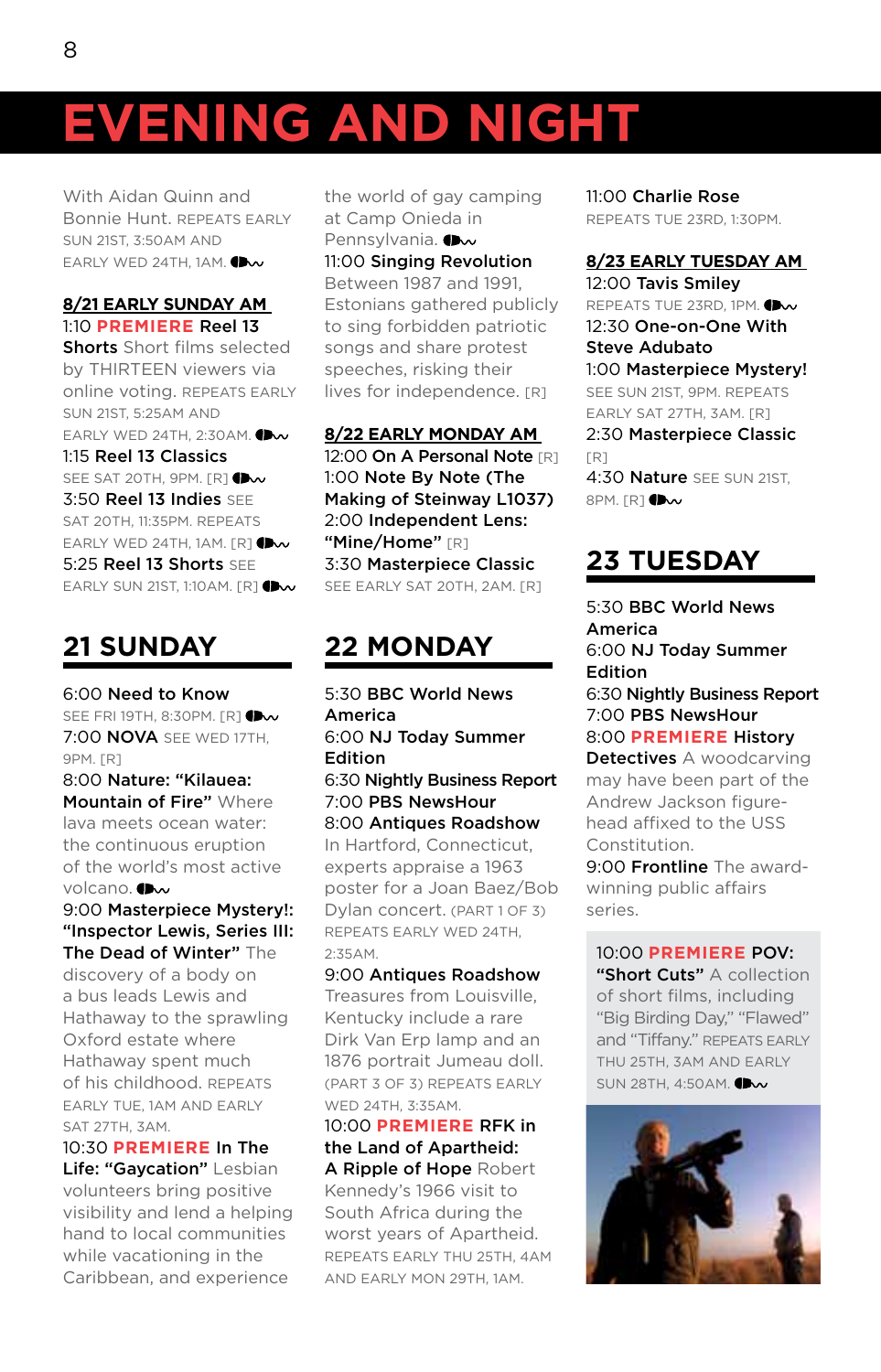11:00 Charlie Rose Repeats Wed 24th, 1:30pm.

**8/24 EARLY WEDNESDAY AM** 12:00 Tavis Smiley REPEATS WED 24TH, 1PM. 12:30 One-on-One With Steve Adubato 1:00 Reel 13 Indies SEE SAT 20TH, 11:35PM. [R[\]](http://www.thirteen.org/sites/reel13)  $\bigoplus$ 2:30 Reel 13 Shorts SEE EARLY SUN 21ST, 1:10AM, FR1 CH 2:35 Antiques Roadshow SEE MON 22ND, 8PM, [R] 3:35 Antiques Roadshow SEE MON 22ND, 9PM. [R] 4:35 Secrets of the Dead: "Airmen and the Head-hunters["](http://www.pbs.org/wnet/secrets/ ) (Dw

# **24 WEDNESDAY**

5:30 BBC World News America 6:00 NJ Today Summer Edition 6:30 Nightly Business Report 7:00 PBS NewsHour 8:00 **PREMIERE** Eden at the End of the World

Tracks several species that call the extreme wilderness environment of Patagonia their home.

9:00 NOVA: "Hunting The Hidden Dimension"

The pioneering mathematicians who discovered fractals—a revolutionary new branch of math. Repeats early Fri 26th, 2am.

#### 10:00 **PREMIERE** Earth: The Operators' Manual

Richard Alley sheds light on the causes of climate change and explores sustainable energy options. Repeats early

Fri 26th, 3am and Sat 27th, 4pm.



11:00 Charlie Rose Repeats Thu 25th, 1:30pm.

#### **8/25 EARLY THURSDAY AM**

12:00 Tavis Smiley REPEATS THU 25TH, 1PM. 12:30 One-on-One With Steve Adubato 1:00 History Detectives See Tue 23rd, 8pm. [R] 2:00 Frontline 3:00 POV SEE TUE 23RD, 10PM. Repeats early Sun 28th, 4:50AM. [R[\]](http://www.pbs.org/pov/) **Dw** 4:00 RFK in the Land of Apartheid: A Ripple of Hope SEE MON 22ND, 10PM. Repeats early Mon 29th, 1am. [R] 5:00 Travelscope: "Taiwan— The Culture of Tea"

## **25 THURSDAY**

5:30 BBC World News America 6:00 NJ Today Summer Edition 6:30 Nightly Business Report 7:00 PBS NewsHour 8:00 **PREMIERE** Great Performances at the Met: "Il Trovatore" James Levine conducts David McVicar's production of Verdi's intense opera, starring Marcelo Álvarez. Repeats

SUN28TH, 12:30PM.

#### 10:30 Vine Talk: "Ranking Rieslings from the Finger

Lakes" Host Stanley Tucci, celebrity guests, and studio audience members taste and vote for their favorite wines at The Tisch WNET Studios at Lincoln Center. This week: Nathan Lane, opera diva Harolyn Blackwell, and chef Alfred Portale. REPEATS EARLY Sat 27th, 2:30am and SUN28TH, 3:30PM. **IDv** 11:00 Charlie Rose

Repeats Fri 26th, 1:30pm.

#### **8/26 EARLY FRIDAY AM**

12:00 Tavis Smiley Repeats Fri 26th, 1pm.

12:30 One-on-One With Steve Adubato 1:00 Eden at the End of the World [R] 2:00 NOVA See Wed 24th, 9PM. [R] 3:00 Earth: The Operators' Manual SEE WED 24TH, 10PM. Repeats Sat 27th, 4pm. [R] 4:00 Journey to Planet Earth: "Plan B: Mobilizing to Save Civilization"

# **26 FRIDAY**

5:30 BBC World News America 6:00 NJ Today Summer Edition 6:30 Nightly Business Report 7:00 PBS NewsHour 8:00 Washington Week Repeats Sat 27th, 9am.

8:30 **PREMIERE** Need to Know With Alison Stewart and Jon Meacham. Repeats **SUN 28TH, 6PM.** 

9:30 American Masters: "Pete Seeger: The Power of Song" Seeger's inspiring,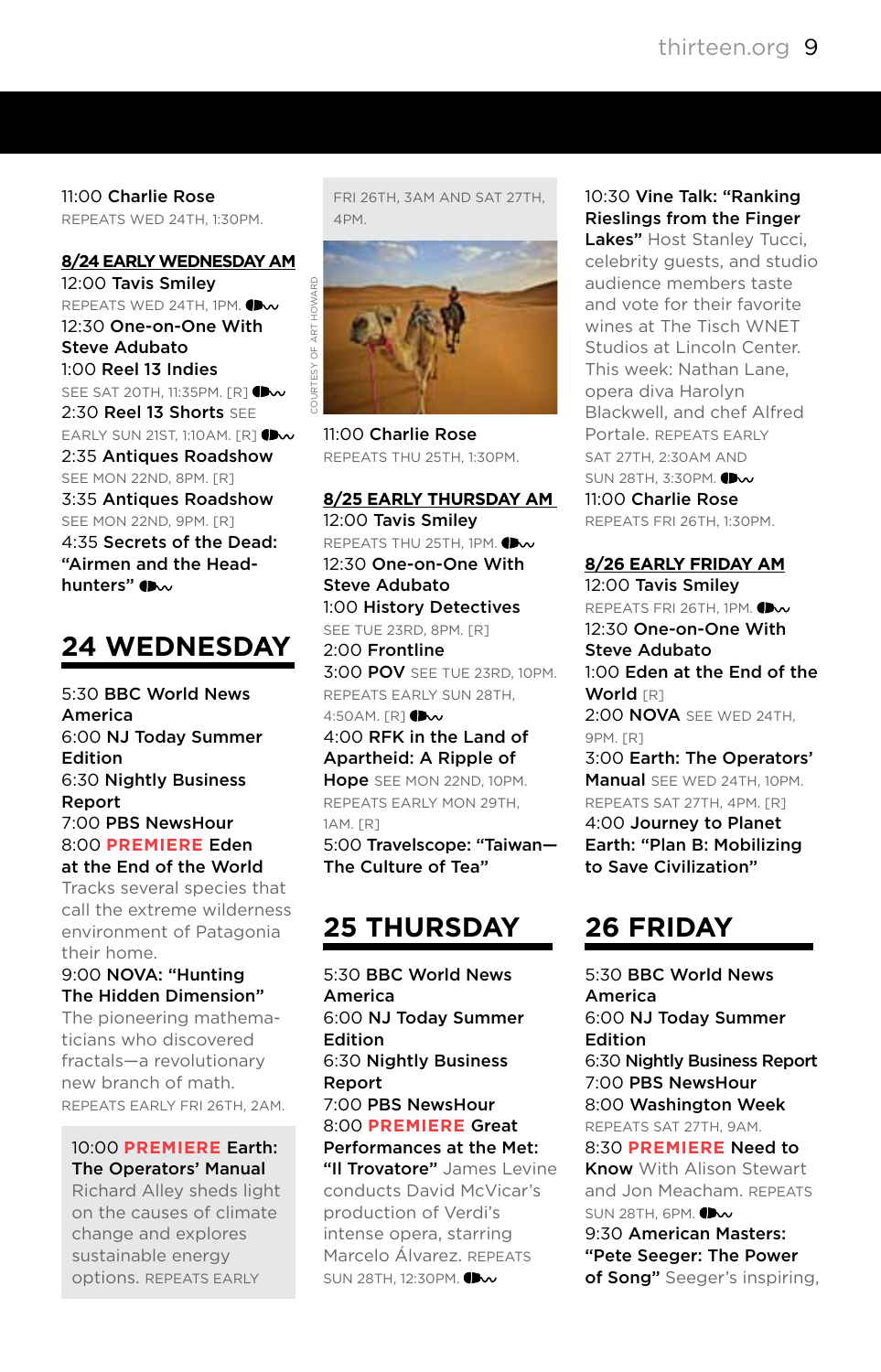but not always easy, story is told by everyone from Bob Dylan to the Dixie Chicks, and through a remarkable historical archive. Repeats Sun 28th, 11:30PM[.](http://www.pbs.org/wnet/americanmasters/ ) **IDw** 11:00 Charlie Rose Repeats Mon 29th, 1:30pm.

#### **8/27 EARLY SATURDAY AM**

12:00 Tavis Smiley REPEATS MON 29TH, 1PM. 12:30 One-on-One With Steve Adubato 1:00 Theater Talk 1:30 Ebert Presents at the Movies REPEATS SAT 27TH. 2pm.

2:00 Artist Toolbox: "Massimo & Lella Vignelli" 2:30 Vine Talk SEE THU 25TH, 10:30pm. Repeats Sun 28th, 3:30PM.[R] **Dw** 3:00 Masterpiece Mystery! SEE SUN 21ST, 9PM. [R] 4:30 Masterpiece Mystery!: "The Shadow in the North" Repeats early Mon 29th, 4am.

# **27 SATURDAY**

**6:00 Nature SEE EARLY** TUE 23RD, 4:30AM. [R] 7:00 This Old House: 8:00 Keeping Up Appearances Rose behaves

outrageously during a trip to the country.

8:30 As Time Goes By Living with Judy and Sandy exhausts Lionel.

9:00 Reel 13 Classics: "How I Won The War" (1967) A British officer (Michael

Crawford) recalls his absurd command of other World War II misfits (John Lennon, Roy Kinnear).

Repeats early Sun 28th, 12:55AM.

#### 10:55 **PREMIERE** Reel

13 Indies: "The Shipping News" (2001) Adapted from E. Annie Proulx's Pulitzer Prize-winning novel, this film stars Kevin Spacey, Judi Dench, and Julianne Moore. Repeats early Sun 28th, 2:50am and EARLY WED 31ST, 1:30AM.

#### **8/28 EARLY SUNDAY AM**

12:50 **PREMIERE** Reel 13 Shorts REPEATS EARLY SUN 28th, 4:45am, and early WED 31ST, 3:20AM. [R[\]](http://www.thirteen.org/sites/reel13)  $\bigoplus$ 12:55 Reel 13 Classics SEESAT 27TH, 9PM, [R] **(Bv** 2:50 Reel 13 Indies SEE Sat 27th, 10:55pm. Repeats EARLY WED 31ST, 1:30AM,  $IR1$ 4:45 Reel 13 Shorts See SUN 28TH, 12:50AM. [R[\]](http://www.thirteen.org/sites/reel13)  $\bigoplus$ 4:50 POV See Tue 23rd, 10pm.  $IR$  $1$  (D $\sim$ 

# **28 SUNDAY**

6:00 Need to Know SEE FRI 26TH, 8:30PM,  $IR1$ 7:00 NOVA SEE EARLY Fri 26th, 2am. [R] 8:00 Nature: "Is That Skunk?" How skunks hunt. forage, and mate. Repeats EARLY TUE 30TH, 2:30AM. 9:00 Masterpiece Mystery!: "Inspector Lewis, Series III: Dark Matter" An amateur astronomer who works at Gresham College is found dead, and suspicion points to the staff. REPEATS EARLY Tue 30th, 1am.

10:30 **PREMIERE** Ted Koppel/Frank Langella— One On One The journalist

and actor sat down at Syracuse University in 2009 for an enlightening discussion.



11:30 American Masters: "Pete Seeger: The Power **of Song"** SEE FRI 26TH. 9:30PM. [R[\]](http://www.pbs.org/wnet/americanmasters/ ) **Dw** 

#### **8/29 EARLY MONDAY AM**

1:00 RFK in the Land of Apartheid: A Ripple of **Hope** SEE MON 22ND, 10PM. [R] 2:00 Masterpiece Contemporary: "Endgame" 4:00 Masterpiece Mystery! See early Sat 27th, 4:30am. [R]

# **29 MONDAY**

5:30 BBC World News America 6:00 NJ Today Summer Edition 6:30 Nightly Business Report 7:00 PBS NewsHour 8:00 Antiques Roadshow In Hartford, Connecticut, experts appraise a bronze statue of a Russian warrior. (Part 2 of 3) Repeats early Wed 31st, 3:25am. 9:00 Antiques Roadshow

In Las Vegas, finds include drawings by musician Woody Guthrie. (PART 1 OF 3) Repeats early Wed 31st,  $4.25\text{AM}$ 

10:00 Objects and **Memory** People discuss important items recovered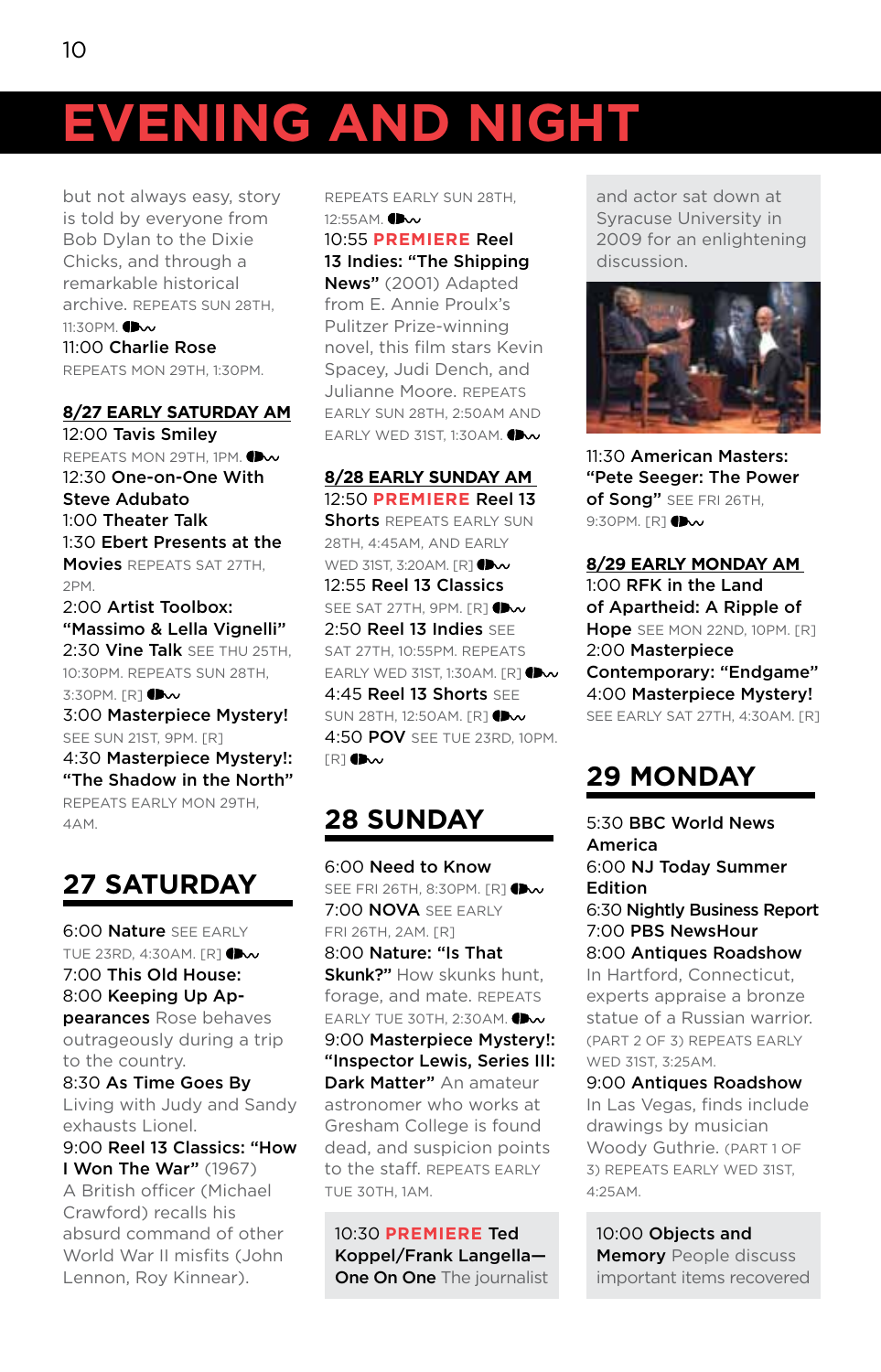from 9/11. Frank Langella narrates. Repeats Thu Sept 1st, 4:30am.



11:00 Charlie Rose Repeats Tue 30th, 1:30pm.

#### **8/30 EARLY TUESDAY AM** 12:00 Tavis Smiley REPEATSTUE 30TH, 1PM. **DW** 12:30 One-on-One With Steve Adubato 1:00 Masterpiece Mystery! SEE SUN 28TH, 9PM. [R] 2:30 Nature SEE SUN 28TH.  $8PM$ .[R]  $\bullet\mathbf{w}$ 3:30 Under Our Skin: A Health Care Nightmare See Sat 27th, 2:30pm. [R]

5:00 Travelscope: "Taiwan— Forgotten People"

# **30 TUESDAY**

5:30 BBC World News America

#### 6:00 NJ Today Summer Edition

6:30 Nightly Business Report 7:00 PBS NewsHour 8:00 **PREMIERE** History

Detectives A camera may have been used by the first female White House photographer to shoot President Truman. Repeats Thu Sept 1st, 1am.

9:00 Frontline The awardwinning public affairs series.

#### 10:00 **PREMIERE** POV:

"Armadillo" Captures the lives of young Danish soldiers at a combat operations base in southern Afghanistan. Repeats early Thu Sept 1st, **3AM. D**w

11:30 Charlie Rose Repeats Wed 31st, 1:30pm.

#### **8/31 EARLY WEDNESDAY AM**

12:30 Tavis Smiley REPEATS WED 31ST, 1PM. 1:00 One-on-One With Steve Adubato 1:30 Reel 13 Indies See early Sun 28th, 2:50am.  $IR$ <sup>1</sup> $M$ 3:20 Reel 13 Shorts See SUN 28TH, 12:50AM. [R[\]](http://www.thirteen.org/sites/reel13) **(Bv** 

3:25 Antiques Roadshow SEE MON 29TH, 8PM, [R] 4:25 Antiques Roadshow SEE MON 29TH, 9PM. [R]

# **31 WEDNESDAY**

5:30 BBC World News America 6:00 NJ Today Summer Edition 6:30 Nightly Business Report 7:00 PBS NewsHour 8:00 NOVA: "Becoming Human" Fresh clues about humankind's earliest ancestors. (PARTS 1-3 of 3) 11:00 Charlie Rose

Repeats Thu Sept 1st, 1:30pm.

#### **9/01 EARLY THURSDAY AM**

12:00 Tavis Smiley REPEATS THU SEPT 1ST, 1PM[.](http://www.pbs.org/wnet/tavissmiley/ ) **IDv** 12:30 One-on-One With Steve Adubato 1:00 History Detectives SEE TUE 30TH, 8PM, [R] 2:00 Frontline 3:00 POV See Tue 30th, 10PM. [R[\]](http://www.pbs.org/pov/) **Dw** 4:30 Objects and Memory SEE MON 29TH, 10PM. [R]

# **More ways to watch**

#### Thirteen HD

CABLEVISION 713 Time Warner 713 Comcast (NJ) 240 (CT) 237 RCN 613 Patriot Media 165 Verizon FiOS 513

Thirteen on Demand

Cablevision 502 or via Main Menu Comcast 01 or via Main Menu

#### Kids Thirteen

CABLEVISION 131 Time Warner 160 Comcast (NJ) 259 (CT) 250 RCN 253 Patriot Media 157 Verizon FiOS 472

#### V-Me

Cablevision 199 Time Warner 168/818 Comcast (NJ) 260/559 (CT) 251 VERIZON FIOS 474

WLIW WORLD

CABLEVISION 132 Time Warner 164 Verizon FiOS 473

#### WLIW CREATE

CABLEVISION 133 Time Warner 169 Verizon FiOS 471

#### **WLIW DIGITAL**

CABLEVISION 721 Time Warner 21 RCN 21 Verizon Fios 470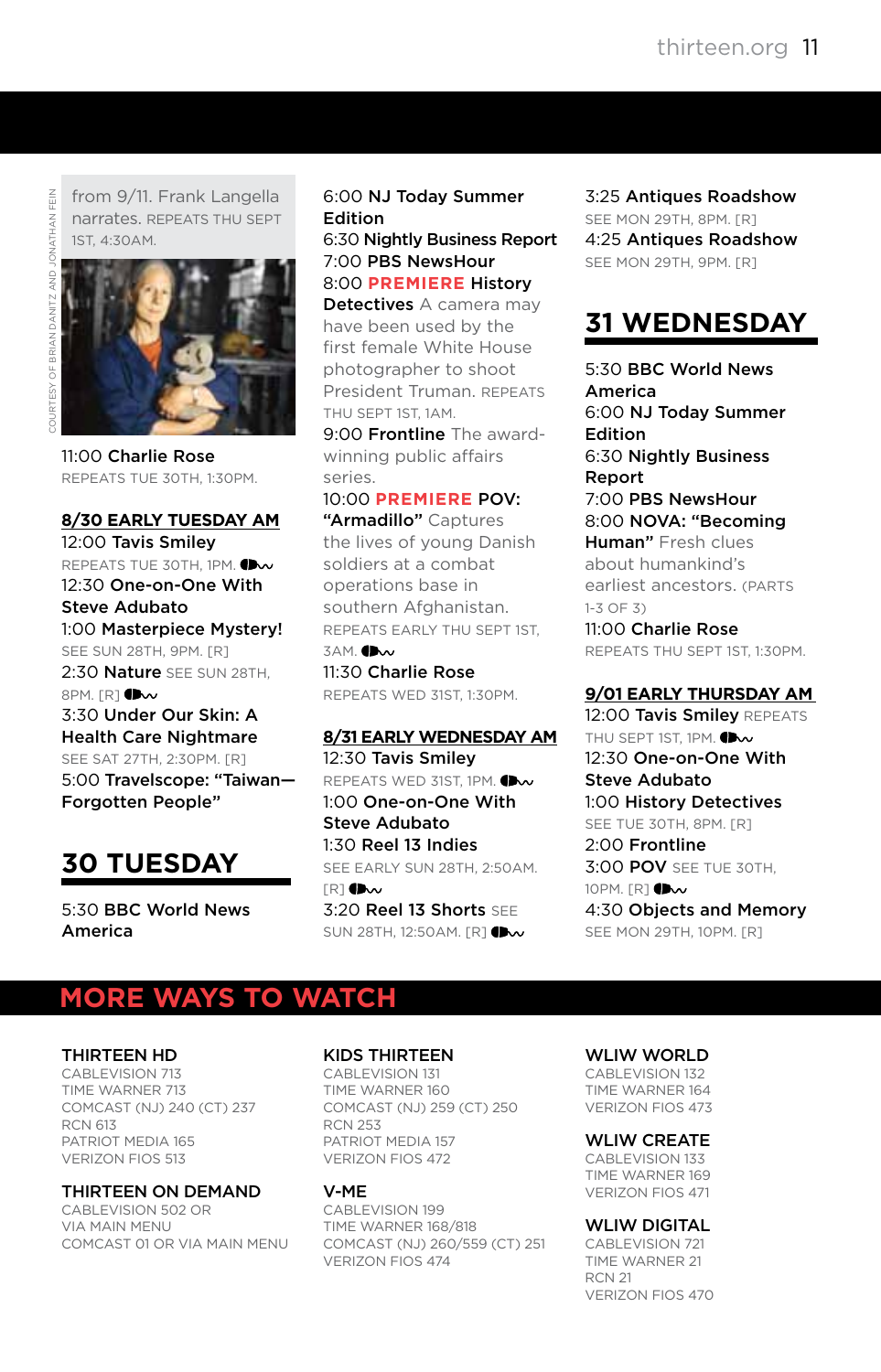# **KIDS**





#### **Enjoy a day at the ballpark**

with Kids Club THIRTEEN Sunday. August 14. Kids Club members enter free of charge and sit in a reserved box along the first baseline while the Newark Bears take on the Quebec Capitals. Enjoy members-only access to the Newark Bears Boardwalk, arcade games, and other fun activities.

Learn more at [kids.thirteen.org/club](http://kids.thirteen.org/club/ )

## **SUNDAYS**

*(Pre-empted 7th and 14th due to August membership drive)*

6:00 Bob the Builder 6:30 Wild Animal Baby Explorers 7:00 Sesame Street [R] 8:00 Cyberchase [R] 8:30 Curious George [R] 9:00 The Cat in the Hat Knows a Lot About That [R] 9:30 Super Why! [R] 10:00 Dinosaur Train [R] Dinosaur Big City (28TH) 10:30 Maya & Miguel 11:00 Sid the Science Kid  $[PI]$ 11:30 Fetch! With Ruff Ruffman

# **WEEKDAYS**

5:30 Crossroads Café (MON) **GED Connection** (TUE/THU) Workplace Essential Skills (Wed) TV411 (Fri) 6:00 Wild Kratts 6:30 Barney & Friends 7:00 Sesame Street 8:00 Cyberchase 8:30 Curious George 9:00 The Cat in the Hat Knows a Lot About That 9:30 Super Why! 10:00 Dinosaur Train 10:30 Angelina Ballerina: The Next Steps 11:00 Sid the Science Kid 11:30 Word World 12:00 Thomas & Friends 12:30 Franny's Feet 2:30 Between the Lions (except 5th; 8th-12th)

**Member Favorites [R]** 3:00 Arthur 3:30 Martha Speaks 4:00 WordGirl 4:30 Cyberchase [R] 5:00 The Electric Company

For schedules, fun activities and more, visit **[thirteen.org/kids](http://www.thirteen.org/kids)**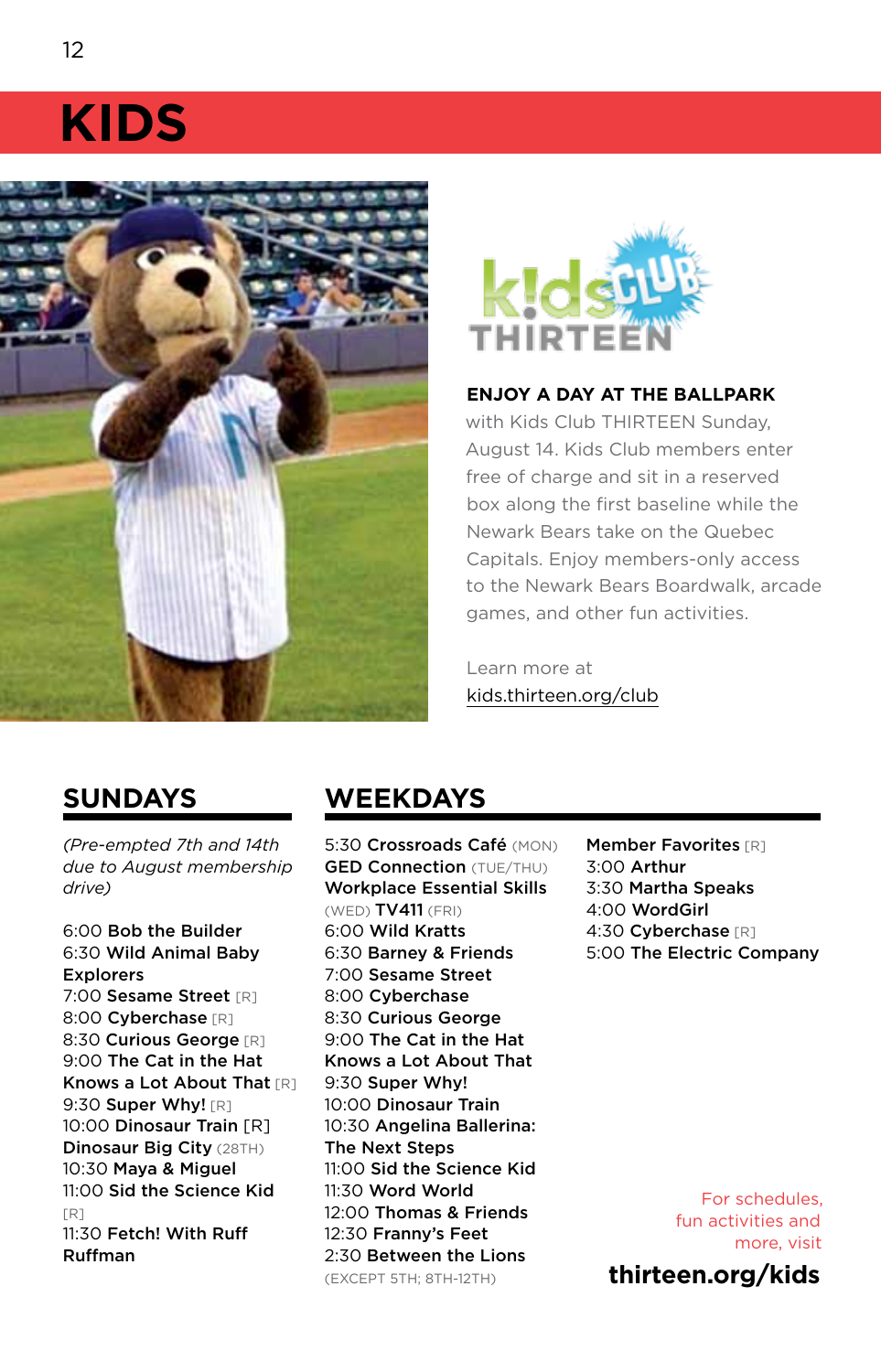# **weekends**

# **SATURDAYS**

6:00 Big Band Years (6TH) **Member Favorites (13TH)** Sit and Be Fit 6:30 Travelscope (20TH, 27th) 7:00 Rudy Maxa's World (20th, 27th) 7:30 Equitrekking (20TH, 27th) 8:00 Three Steps to Incredible Health! (6TH) Consuelo Mack Wealth-**Track** (20TH, 27TH) 8:30 New Jersey Capitol **Report** (20TH, 27TH) 9:00 Washington Week [R] (20th, 27th) 9:30 John McLaughlin's **One-on-One** (20TH, 27TH) 10:00 New Play Piano in a Flash (6TH) One-on-One With Steve Adubato (20TH, 27th) 10:30 Religion & Ethics NewsWeekly (20TH, 27TH) 11:00 New York NOW (20th, 27th) 11:30 To the Contrary With Bonnie Erbe (20TH, 27TH) 12:00 Stop Back Pain [R] (6TH) Richard Heffner's Open Mind (20TH, 27TH) 12:30 Caucus: New Jersey (20th, 27th) 1:00 On a Personal Note (20th) DOHA Debates (27th) 1:30 Andrea Bocelli: My Favorite Moments [R] (6TH) 2:00 Road to Perfect Health [R] (6TH) The Making of Steinway L1037 (20TH) At the Movies [R] (27TH) 2:30 Under Our Skin (27TH) 3:00 Singing Revolution  $(20TH)$ 

4:00 Big Band Years [R] (6TH) Globe Trekker (20TH) Earth: The Operators Manual (27TH)

5:00 **Nature** [R] (20TH) Globe Trekker (27TH) 6:00 Great Performances: "Jackie Evancho" [R] (6TH) Mike Colameco's Real Food (20TH) Nature [R] (27th) 6:30 Lidia's Italy (20TH)

# **SUNDAYS**

6:00 Road to Perfect Health [R] (7TH) Member Favorites (14TH) 8:00 New Play Piano in a Flash [R] (7TH) 9:00 Ed Slott's Retirement Rescue! [R] 10:00 Malt Shop Memories: The Concert (7TH) 10:30 From Gershwin to Garland 12:00 Sunday Arts 12:30 Masterpiece Mystery! [R] (7th) Member Favorites (14th) Great Performances at the Met: "Capriccio" [R] (21ST); "Il Trovatore" [R] (28th) 2:00 Masterpiece Mystery!: "The Blind Banker" [R] (7TH) 3:00 Member Favorites

(14TH) Artist Toolbox (21ST, 28th)

3:30 Vine Talk [R] (21ST, 28TH) 4:00 Andrea Bocelli: My Favorite Moments [R] (7TH) Kimchi Chronicles (21ST.  $28TH$ 

4:30 Michael Londra: Beyond Celtic (7th) Pati's Mexican Table (21ST, 28TH) 5:00 Cook's Country (21ST, 28th)

5:30 Religion & Ethics Newsweekly [R] (21ST, 28TH) 6:00 Three Steps to Incredible Health! [R] (7TH) Need to Know [R] (21ST, 28TH)

Call us or visit [thirteen.org](http://www.thirteen.org) to learn about the many ways you can support **THIRTFFN** 

Member & Viewer Relations: 212.560.2888 or [thirteen.org](http://www.thirteen.org)

Bequests & Planned Giving: David Clough, 212.560.4989 or [plannedgiving@](mailto:plannedgiving@wnet.org) [wnet.org](mailto:plannedgiving@wnet.org)

Patron & Major Gifts: 212.560.2828 or [patrons@wnet.org](mailto:patrons@wnet.org)

*Thirteen* (USPS-001-356) is published monthly for \$2.50 per year, per subscriber. Subscription is a benefit of paid membership; cost of the subscription is covered by membership dues. Periodical rate postage paid at New York, NY and at additional mailing offices. All rights reserved. No part of this magazine may be reproduced without consent from *Thirteen.*

*Thirteen* is published by THIRTEEN, a not-for-profit corporation dba Thirteen/WNET New York, 825 Eighth Avenue New York, NY 10019-7435

**Editor:** Elisa Lichtenbaum **Design:** RED-NYC.com